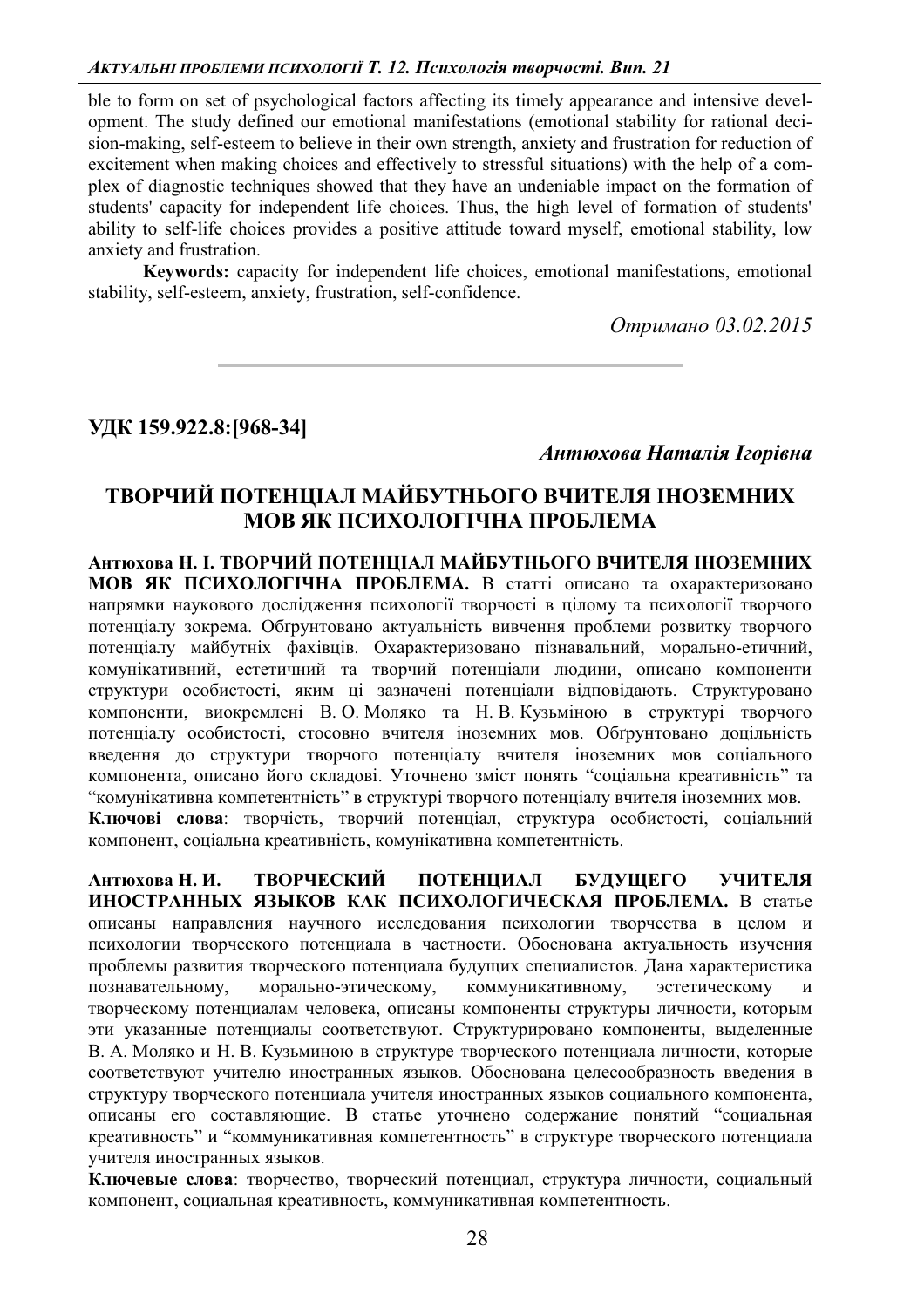Вступ. Глибокі соціально-економічні зміни, які відбуваються в сучасному суспільстві, висувають абсолютно нові вимоги до розвитку особистості вчителя, а саме: вміння орієнтуватися в нових, часто - невизначених ситуаціях, вміння самостійно приймати рішення та визначати найближчі та перспективні цілі, бути соціально активним, креативним та успішним. В цьому зв'язку особливого значення набувають задачі створення психологопедагогічних умов розвитку творчої особистості педагога, його творчого потенціалу тощо.

**Вихідні передумови.** На сучасному етапі розвитку науки та освіти дослідження в галузі становлення творчої особистості є найважливішим напрямком науково-теоретичних та практично зорієнтованих експериментів. На даний час достатньо глибоко розроблені питання щодо визначення психологічних аспектів та особливостей творчої діяльності (Дж. Гілфорд, О. І. Кульчицька, В. О. Моляко, К. Роджерс, Б. М. Теплов, Е. Торренс, О. І. Кульчицька, В. О. Моляко, К. Роджерс, Б. М. Теплов, Е. Торренс, В. Франкл, В. Д. Шадриков та ін.); вивчені проблеми творчих здібностей та можливості прояву креативності особистості (І. М. Біла, Д. Б. Богоявленська, Е. де Боно, В. М. Дружинін, О. В. Завгородня, Н. С. Лейтес, О. М. Матюшкін, Л. А. Найдьонова, Я. О. Пономарьов, Дж. Рензуллі, А. Тейлор, Л. Л. Терстоун, Е. П. Торренс, Т. М. Третяк та ін.).

Розробкою проблеми творчого потенціалу у вітчизняній та зарубіжній науці займалися О. О. Глуховська, К. О. Гуськова, Е. В. Колеснікова, М. В. Колосова, Н. В. Кузьміна, Ю. М. Кулюткін, І. О. Мартинюк, О. М. Матюшкін, В. О. Моляко, В. Ф. Овчинніков, О. О. Попель, В. Г. Риндак та ін. В роботах цих вчених творчий потенціал розглядається як складне, інтегративне системне утворення, яке вміщує певні компоненти.

В працях Д. Б. Богоявленської, І. П. Волкова, В. М. Дружиніна, О. А. Кривопишиної, О. М. Матюшкіна, А. І. Савенкова, М. Б. Шумакової, О. Л. Яковлевої створено теоретичні передумови для вивчення особливостей діагностики творчого потенціалу особистості, його розвитку в шкільному та юнацькому віці.

При цьому В. О. Моляко [7; 8] неодноразово зазначає, що, не дивлячись на те, що дослідження проблеми творчого потенціалу особистості має достатньо довгу історію і в зарубіжній, і у вітчизняній психології, до цього часу існує безліч "білих плям" в цій галузі психологічних досліджень, які наголошують на актуальності здійснення подальших теоретико-методологічних та емпіричних досліджень. Однією з таких проблем, зазначає В. О. Моляко [7; 8], є те, що в "полі зору" педагогів, як правило, опиняються лише обдаровані особистості, а ті, які ще не розкрили свій творчий потенціал, мають досить мало шансів виявити свої креативні можливості. Актуальною також залишається проблема розвитку творчого потенціалу саме вчителя іноземної мови (адже у такому формулюванні цією проблемою науковці ще не займалися). При цьому виникають достатньо закономірні запитання: за яких умов навчання у вищій школі відбуватиметься актуалізація творчого потенціалу майбутнього вчителя іноземної мови? Які психологічні чинники найбільшою мірою сприяють ефективній творчій самореалізації студентів в процесі навчання у вищій школі? Чи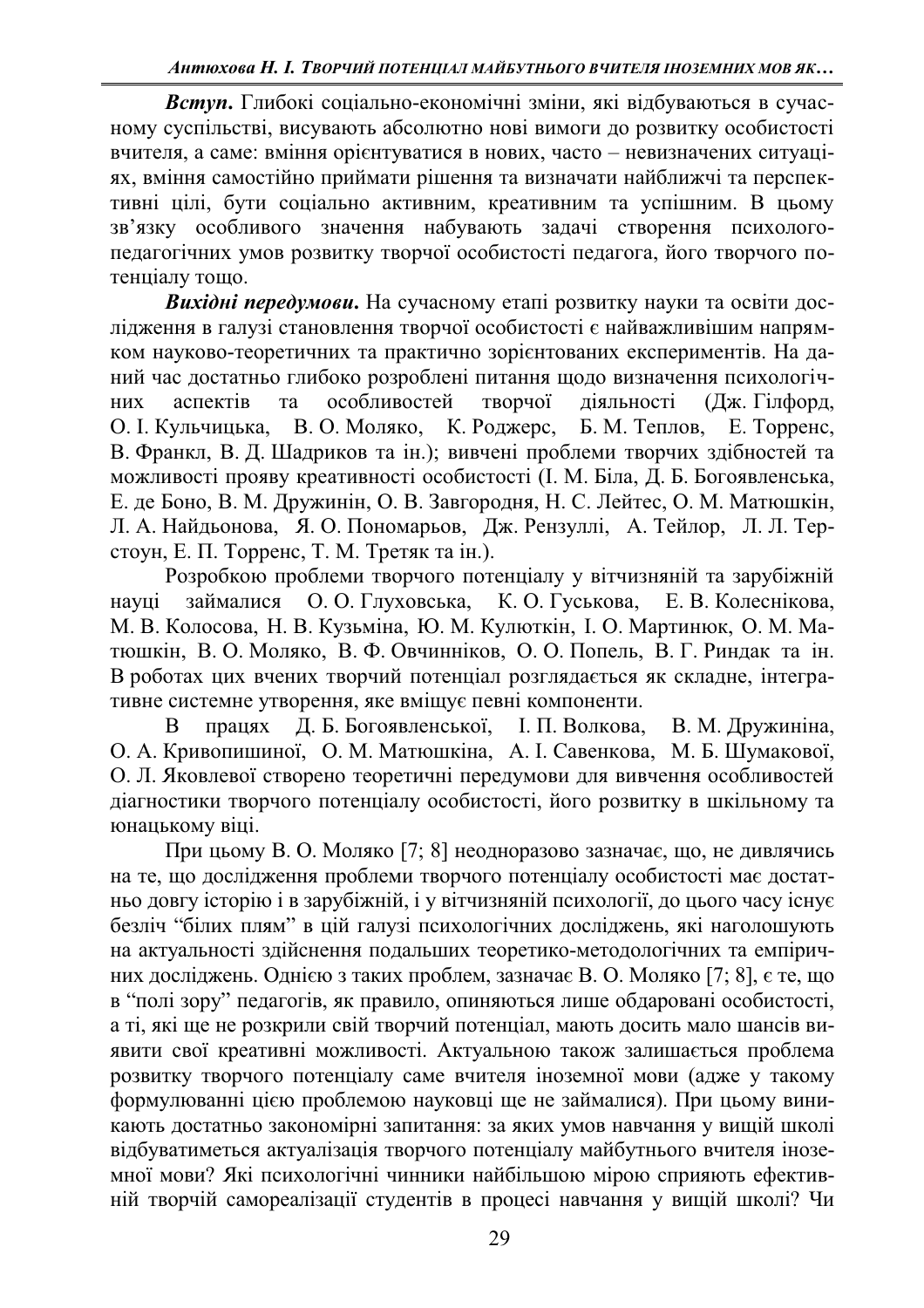можна мати високий рівень розвитку творчого потенціалу, але при цьому не виявляти своєї творчої сутності, тобто не бути творчою людиною в повному сенсі цього слова? Які складові творчого потенціалу саме вчителя іноземної мови? Всі ці питання потребують проведення спеціальних теоретичних та експериментальних досліджень, тому актуальність проблеми розвитку творчого потенціалу майбутнього вчителя іноземної мови не викликає сумнівів.

Отже, зважаючи на актуальність проблеми, яка аналізується в цій публікації, завданнями статті є:

1. Описати та охарактеризувати напрямки наукового дослідження психології творчості в цілому та психології творчого потенціалу зокрема.

2.Обгрунтувати актуальність вивчення проблеми розвитку творчого потенціалу майбутніх фахівців.

3. Охарактеризувати пізнавальний, морально-етичний, комунікативний, естетичний та творчий потенціали людини, описати компоненти структури особистості, яким ці зазначені потенціали відповідають.

4. Структурувати компоненти, виокремлені В. О. Моляко та Н. В. Кузьміною в структурі творчого потенціалу особистості, стосовно вчителя іноземних мов. Обтрунтувати доцільність введення до структури творчого потенціалу вчителя іноземних мов соціального компонента, описати його складові. Уточнити зміст понять "соціальна креативність" та "комунікативна компетентність" в структурі творчого потенціалу вчителя іноземних мов.

**Виклад результатів досліджень. На даний час виокремлюють чотири** основні напрямки розвитку психології творчості. Один з основних таких напрямків в психології та педагогіці враховує філософсько-методологічні аспе*кти освіти*. В межах даного напрямку на перший план висуваються соціально-філософські проблеми організації творчої діяльності. Творчість як діяльність розглядали Г. С. Батищев, Є. Д. Клементьєв, Ф. Т. Михайлов, Л. Г. Сагатовська, М. С. Слуцький та ін. Теорію і практику системи нетрадиційної, творчої освіти досліджували І. П. Волков, В. Л. Мілковський, Б. П. Нікітін, М. Г. Розинський, Р. І. Ситніков та ін. Теми формування творчого мислення і ролі творчої діяльності в духовному розвитку педагога вивчали К. О. Гусєва, Н. О. Князев, А. А. Мартчан, В. О. Пономарчук, О. Г. Спіркін та ін.

В основу другого напрямку покладено методичні проблеми оновлення педагогічного процесу. Творчий підхід до викладання, проблемне навчання і розвиток творчих здібностей особистості досліджували М. С. Бургін, В. П. Горячкіна, В. І. Добриніна, С. Н. Мареєв, О. К. Маркова та ін. Організацію творчої діяльності учнівської та студентської молоді, а також проблеми творчого ставлення до дійсності як світоглядної характеристики особистості торкнулись в своїх роботах В. Г. Бутенко, В. С. Возняк, І. О. Лепська, Т. В. Морозова, Д. Є. Огородов та ін. Соціальні вимоги до творчої особистості, а також творчість учителя в багатовимірному просторі розвитку особистості описали Л. М. Васильєва, В. О. Кан-Калик, Г. О. Ковальов, О. А. Кривопишина, Л. М. Мітіна, В. Ф. Моргун та ін.

В основу третього напрямку покладено дослідження творчості та *креативності*, а також вивчення проблем навчання та формування творчої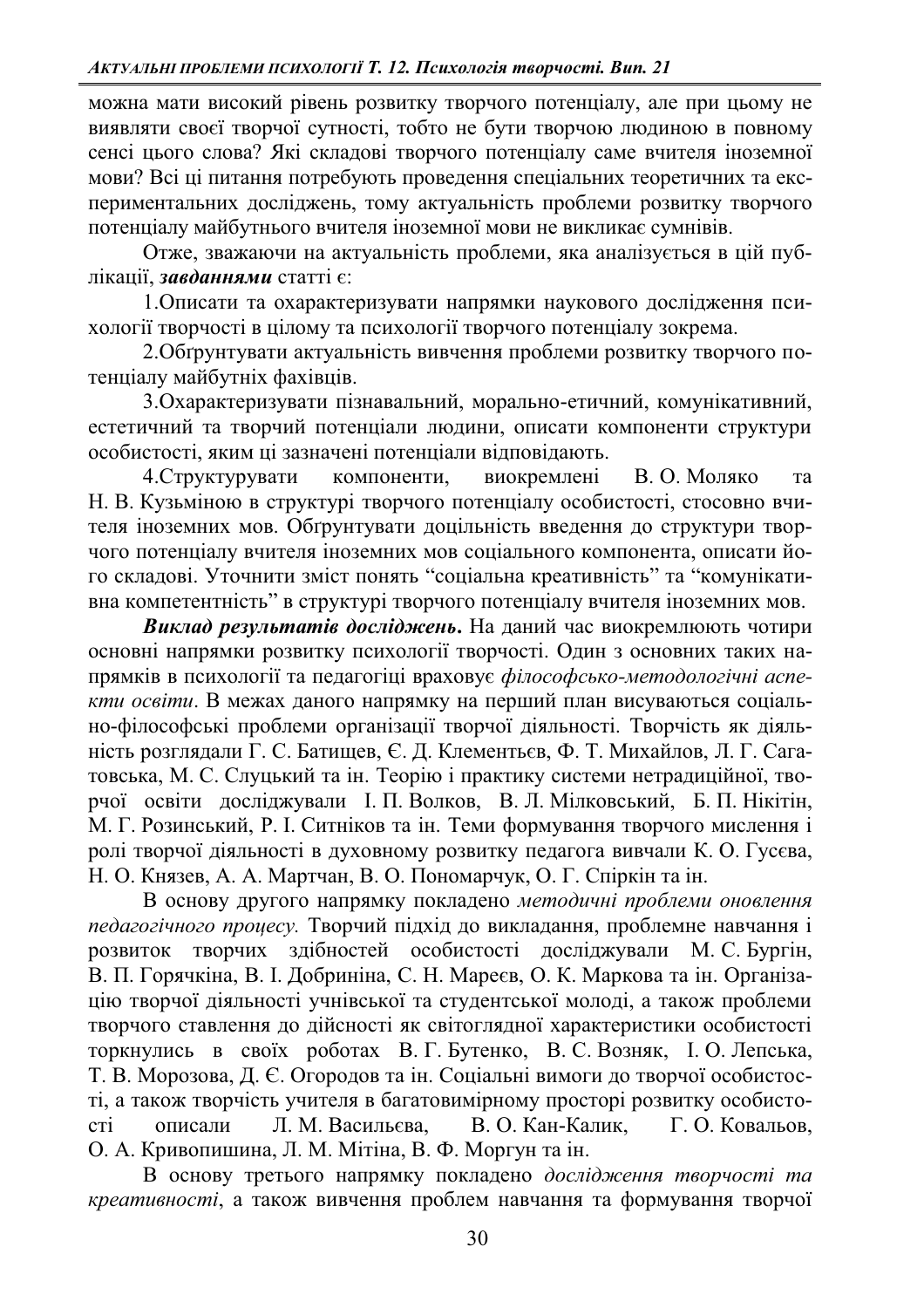особистості в пізнавальній діяльності (Г. Я. Буш, А. С. Кармін, В. С. Маловічко, Б. В. Марков та ін.). Інноваційну творчість в процесі навчання описав М.С.Бургін. Вчений також виділив рівні творчої діяльності. Питаннями активізації творчих здібностей студентів, а також проблемами формування у студентів творчого мислення за допомогою навчальних ігор займалися В. С. Бязиров, Л. П. Єфімова, М. М. Криоков, Ю. О. Миславський, Т. І. Поніманська, Н. Х. Сатдінова та ін. Дивергентні здібності і творчість, а також психологічні аспекти педагогічної творчості висвітлено в роботах Л. А. Карпенко, В. А. Петровського, О. Ф. Потьомкіної, Ю. Н. Ракчеєвої, К. М. Романової, Г. В. Сорокоумової. Співвідношення творчості та моральності, а також емпатію як елемент педагогічної творчості досліджували М. І. Воловікова, Н. І. Непомняща, Т. А. Ребеко, В. П. Савельєв, О. Семендяй. Спілкування як творчий процес, діалог в творчому навчанні вивчали Ю. І. Зуєв, В. О. Кан-Калик, Н. І. Панкратов, В. В. Рижов, Г. С. Трофімова.

Четвертий напрямок орієнтується на *психолого-педагогічні аспекти ро*звитку здатностей iндивiда до творчостi та становлення рефлексiї особи*стості*. Суміжні проблеми розвитку творчості й рефлексії, а також психологію творчості в навчальному процесі проаналізували Д. Б. Богоявленська, I. I. Ільясов, М. І. Найдьонов, Я. О. Пономарьов, І. С. Якиманська. Пізнавальні процеси в творчості, а також дослідження природи пізнавальної активності розглянули М. С. Єгорова, О. С. Єрмакова, О. С. Чернега, Г. Д. Чистякова, О. І. Щебланова та ін. Потенційні творчі можливості особистості та їх висвітлення у міжособистісних стосунках вивчали та описували в своїх працях I. С. Аверіна, О. І. Колков, Ю. А. Корделяков, О. В. Сухарев, Н. П. Щербо. Процеси рефлексії та саморегуляції в творчості, а також формування засобів аморегуляції як умову розвитку творчого мислення в навчанні дослідили М. М. Гарифулліна, О. В. Завгородня, О. К. Осницький, М. В. Попова, I. М. Семенов, Е. Д. Телегіна.

Проблеми формування творчих здібностей в навчанні, принципи діагностики і розвитку творчих здібностей особистості вивчали І. М. Біла, Л. Б. Єрмолаєва-Томіна, А. З. Зак, О. О. Мелік-Пашаєв, В. В. Мухортов, Л. Б. Єрмолаєва-Томіна, А. З. Зак, О. О. Мелік-Пашаєв, В. В. Мухортов, Я. О. Пономарьов. Диференційні проблеми розвитку творчих здібностей і здатностей, можливі шляхи експериментального вивчення творчості в диференційній психології та психофізіології проаналізовано в роботах О. А. Голубєвої, М. К. Кабардова, О. І. Медянникова, О. С. Молчанова, В. О. Печенкова, I. В. Тихомірової та ін. Психологічні аспекти педагогічної творчості, показники ефективності праці вчителя досліджували в своїх роботах Ю. Б. Гіппенрейтер, В. О. Моляко, О. К. Маркова, В. С. Ротенберг, Т. М. Третяк та ін.

В сучасній психології актуальним є напрямок, який вивчає духовність і творчість в освітньому просторі. Творчість, професіоналізм і духовність педагога проаналізували в своїх роботах І. Акімов, В. В. Афонін, Є. Н. Дмитрієва, В. В. Клименко, В. В. Рижов, Г. В. Сорокоумова, Т. А. Флоренська, В. С. Шулянський. Творчу діяльність як передумову розвитку духовності описує О. Б. Свешніков. Духовно-моральний розвиток учнів в творчому процесі досліджує О. Н. Ульянова.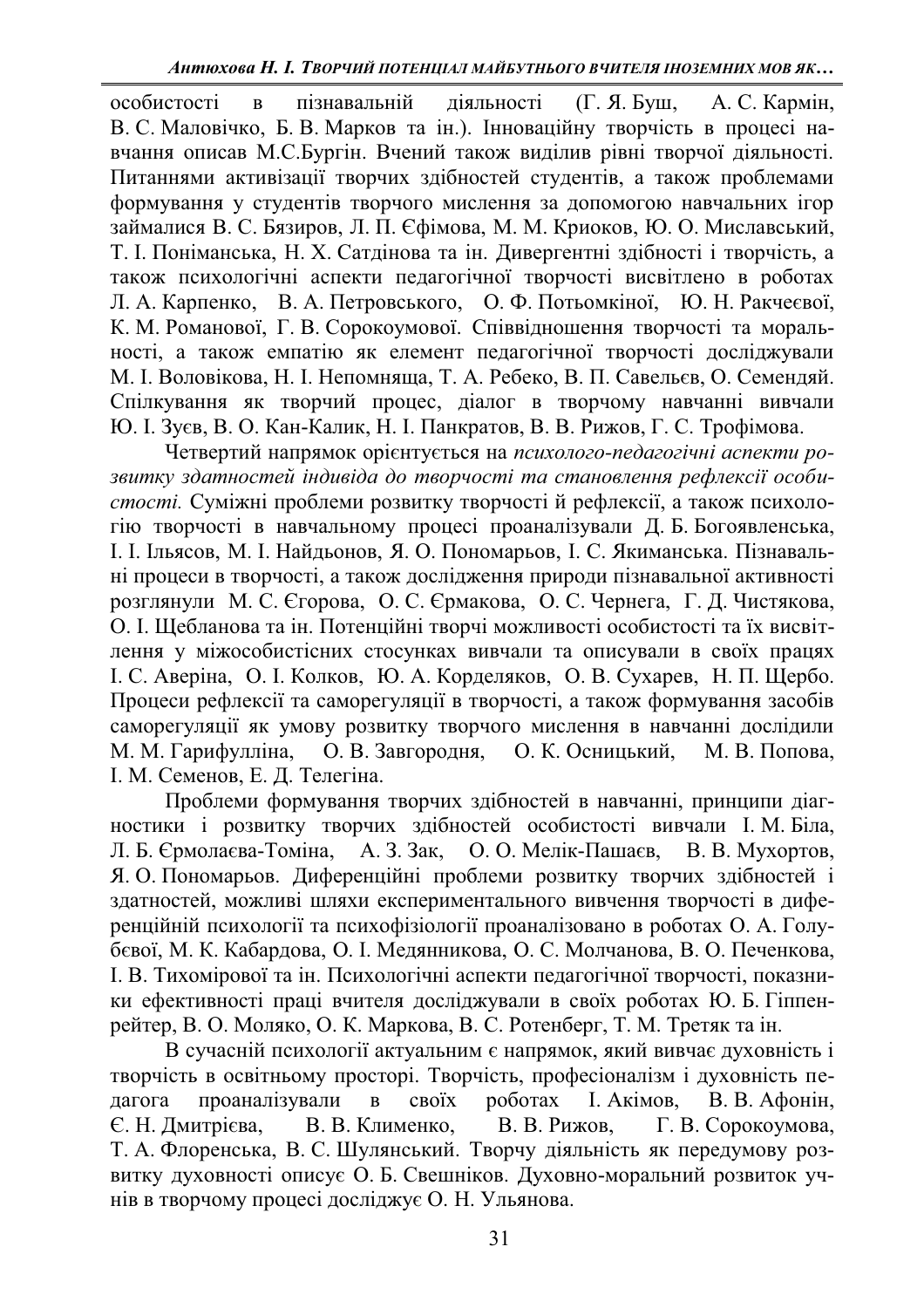Проблеми гуманізації суб'єкт-суб'єктних стосунків в практиці педагогів-новаторів описує в своїх роботах Н. О. Гвоздєва. Гуманістичний і духовний потенціал спілкування, особливості духовно зорієнтованого діалогу та розвитку особистості в цьому процесі досліджують Н. В. Володько, Н. Г. Комратова, М. В. Носков, А. В. Повшедний, Ф. В. Повшедна, В. В. Рижов, Л. В. Чалова. Духовність та одухотворення освіти, гуманістичне мислення, його значення для системи освіти розглянули в своїх працях В. В. Большакова, І. В. Петривня, В. М. Соколов, В. М. Строгецький. Проблему становлення духовного потенціалу особистості в системі освіти вивчали С. Ф. Аракелова, А. А. Жидко, О. Л. Краєва, Л. А. Протасова, О. В. Савруцька. Розвиток творчої особистості із врахуванням гуманістичного підходу в освіті, необхідності орієнтування викладача на індивідуальні особливості студентів в навчальному процесі дослідили Л. О. Кудріна, В. В. Рижов та ін.

В багатьох дослідженнях зазначено, що технократичні підходи до розвитку інтелекту, мислення людини, на яких базуються досить багато сучасних методик навчання, обмежують можливості людини, не дозволяють їй реалізувати творчий потенціал своєї особистості, гальмують розвиток індивідуальних якостей тощо. Вкрай прискорена інтенсифікація навчання, домінування інформаційного підходу в навчанні, що вимагає максимальної актуалізації особистісних ресурсів за умов їх надзвичайно низької зацікавленості, призводять до стресів, хвороб і згасання мотивації до самоосвіти, самовдосконалення та усвідомленого професійного вибору [1; 6; 10; 12].

Вихід з цієї ситуації, на наш погляд, - в пошуку нетрадиційних підходів щодо виявлення потенційних можливостей людини впливати на саму себе з метою корекції певних розладів, управління своєю поведінкою з метою досягнення поставлених цілей, усвідомлення себе як творчої особистості, здатної до самореалізації, набуття досвіду нетрадиційної творчої діяльності, відновлення і подальшого розвитку здоров'я, становлення цілісності особистості тощо.

Отже, вивчення проблеми розвитку творчого потенціалу майбутніх фахівців не втратило своєї актуальності в наш час, адже творчий потенціал – це необхідна складова особистості, яку слід, безперечно, вивчати, діагностувати *i* розвивати.

Термін "потенціал" (від лат. potentia – сила, міць) аналізується в словниках в двох основних значеннях: 1) величина, що характеризує силове поле (електричне, тяжіння і т.д.) в даній точці (у фізиці); 2) сукупність наявних засобів, можливостей в певній галузі [9, с. 231].

Слово "потенціал" означає джерела, можливості, засоби, запаси, котрі можуть бути використані людиною чи навіть суспільством з метою досягнення конкретної мети. Так, в етимологічному плані, вважає В. О. Моляко, "під потенціалом розуміють можливість здійснювати щось (фізичний потенціал – запас фізичних сил; електричний потенціал – загальний енергетичний потенціал та ін.)" [8, с. 14].

У філософії потенціал розглядається як джерело, можливість, засіб, запас, який існує, постає як реальний, те, що може бути приведено у дію, використано для досягнення певної мети, розв'язання якоїсь задачі.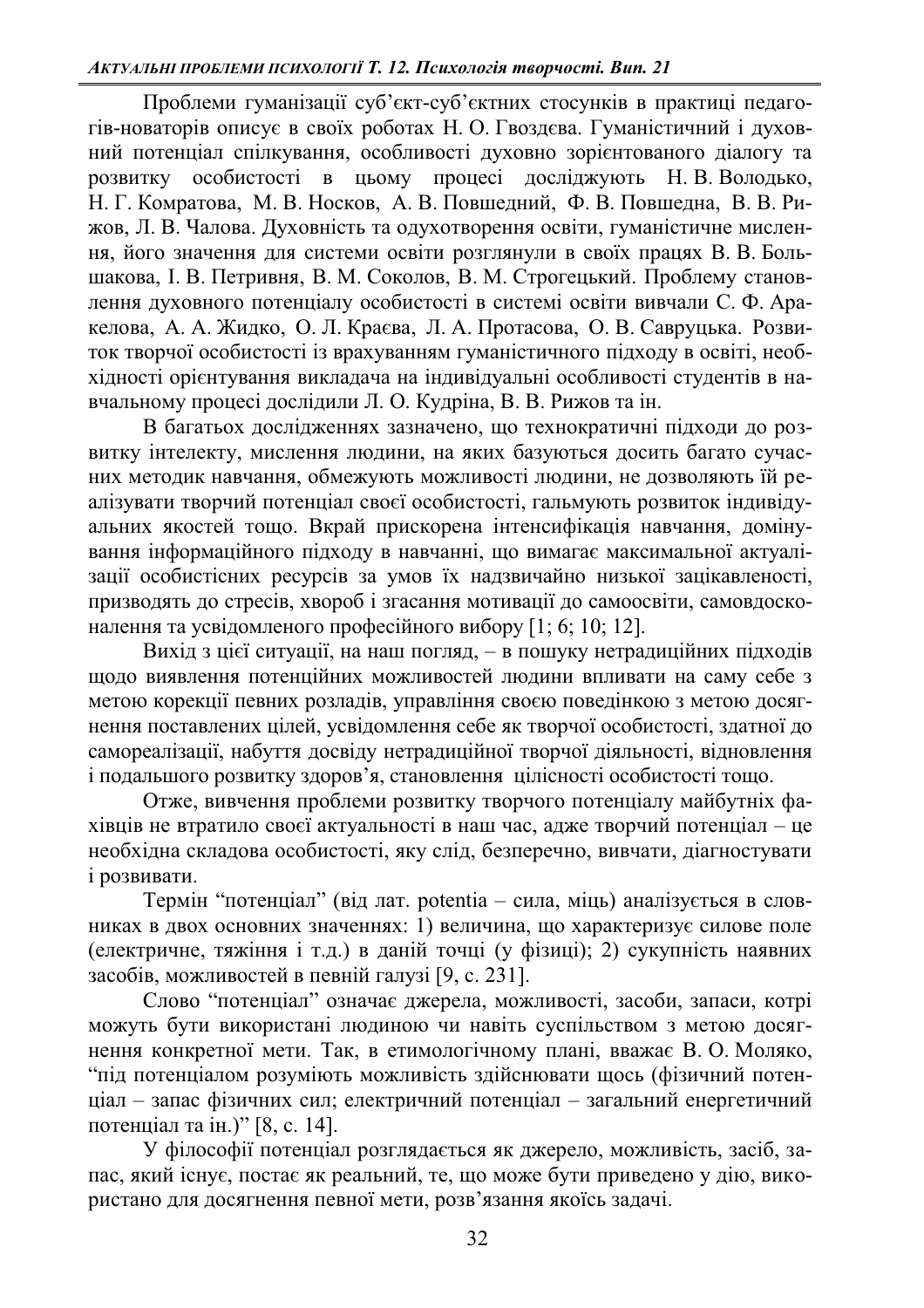Стосовно досліджень людини зокрема та суспільства в цілому термін "потенціал" використовується в різних словосполученнях: людський потенціал, популяційний психофізіологічний потенціал, потенціал особистості та ін. Різні види потенціалів взаємопов'язані між собою, однак, як справедливо зазначає М. В. Хватова, відсутність чітких дефініцій призводить до різного тлумачення та заміни понять [10]. В психології визначення "потенціалу" як самостійної дефініції є відсутнім. Зокрема, М. В. Хватова зазначає, що розробка теорії потенціалу в психології дозволить зробити неабиякий внесок у розв'язання проблеми прогнозування поведінки особистості [10, с. 29].

В ієрархії потенціалів людини М. В. Хватова [10, с. 28-30] виокремлює наступні: біологічний, психічний, особистісний. Біологічний потенціал визначається як спільний та фундаментальний рівень ієрархії потенціалів індивіда. Він має здатність перетворюватися як в діяльність фізичну, зовнішню по відношенню до нього самого, так і в діяльність психічну, внутрішню. При цьому психічна діяльність виконує функцію управління з огляду на фізичні дії, що докладає людина. Потенціал, який реалізується в межах психічної діяльності особистості, становить психічний потенціал індивіда. Ускладнення взаємовідносин між людиною та оточуючим світом, перш за все - суспільством, призводить до формування особистісного потенціалу (на основі психічного тотенціалу). В науковій літературі зазначається, що від психічного особистісний потенціал відрізняється, перш за все, структурою, а також величиною.

Величина особистісного потенціалу, звичайно, складає деяку частину від психічного. На відміну від генетично заданого біологічного потенціалу людини, її психічний потенціал може, хоч і не кардинально, змінюватися з огляду на умови життя суб'єкта. В цих змінах неабияку роль відіграє особистість людини, чи, іншими словами, – особливості реалізації нею особистісного потенціалу. На відміну від двох попередніх видів людського потенціалу особистісний потенціал формується у кожного індивіда протягом всього його життя [1; 7; 8].

В свою чергу, особистість можна охарактеризувати з огляду на п'ять основних потенціалів, котрі відіграють роль динамічних домінант, що великою мірою спрямовують процес розвитку особистості, а саме: 1) пізнавальний потенціал; 2) морально-етичний потенціал; 3) комунікативний потенціал; 4) естетичний потенціал; 5) творчий потенціал [4, с. 57].

Ці потенціали, вважає Г.О.Ковальов [4, с. 59], відповідають наступним компонентам структури особистості: спрямованість людини чи ставлення людини до дійсності; можливості особистості, що вміщують ту систему здібностей, яка забезпечує успіх діяльності суб'єкта; характер чи стиль поведінки індивіда в соціальному середовищі; система управління, що впливає на процес саморегуляції "Я"; психічні процеси і стани особистості.

Pяд інших авторів, зокрема М. С. Каган [3, с. 120], на основі аналізу різних видів діяльності особистості виділяють п'ять потенціалів, характерних для людини:

1) гносеологічний, що визначається обсягом та якістю інформації знаннями особистості про зовнішній світ, природу і суспільство;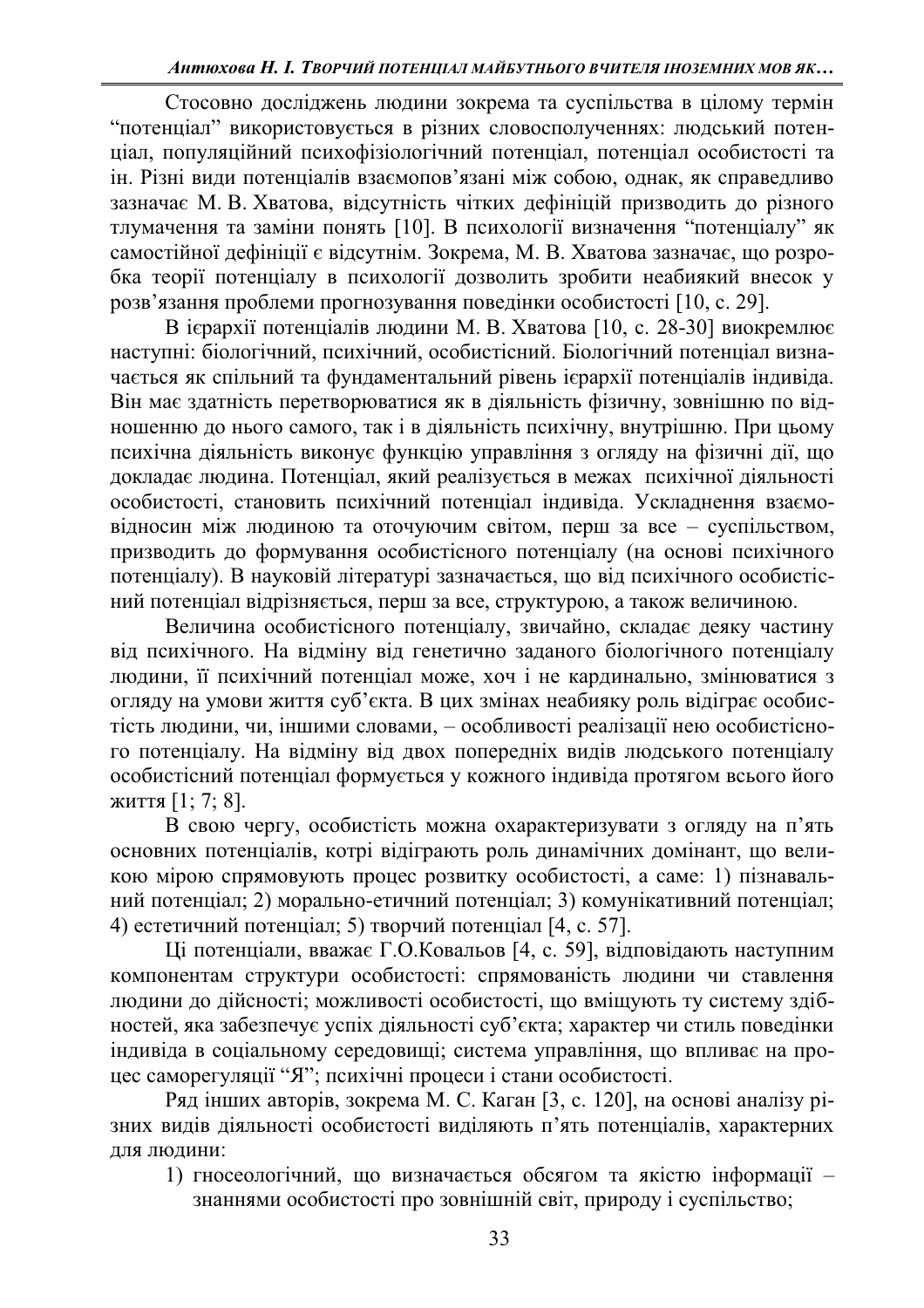- 2) аксіологічний, який характеризується системою ціннісних орієнтацій;
- 3) творчий, що окреслюється вміннями та навиками, здатностями людини до виконання тієї чи іншої дії;
- 4) комунікативний, який визначається комунікабельністю особистості;
- 5) художній, що детермінується художніми потребами особистості й тим, яким чином вони задовольняються.

Виокремлення в структурі особистості творчого потенціалу  $\epsilon$ , з одного боку, правомірним, тому що в останньому відображено роль творчої діяльності в житті людини в цілому, однак, з іншого боку, зв'язок творчого потенціалу лише з певним рівнем знань і вмінь особистості є недостатнім з огляду на більш високий рівень складності феномена творчої діяльності.

Як правило, в науковій літературі творчий потенціал визначається репертуаром умінь і навичок людини, здатностями до виконання продуктивних чи гепродуктивних дій продуктивних чи репродуктивних та мірою їхньої реалізації в певній сфері (чи сферах) діяльності або спілкування [1, с. 134].

За концепцією О. М. Матюшкіна [6], більша частина психічно здорових людей має деякий творчий потенціал, який відрізняється за величиною у різних людей. Творчий потенціал складає основу психічного розвитку особистості, визначає темпи і напрямки становлення людини.

Слід зазначити, що підходи вчених щодо визначення сутності, характеру, складових та ролі творчого потенціалу у процесі розвитку особистості  $\epsilon$ носить неоднозначними. Результати емпіричних досліджень різних аспектів творчої особистості дозволили констатувати, що в науці немає єдиної думки щодо якісних і кількісних показників творчого потенціалу. Основною причиною нечіткого визначення самого змісту та сутності поняття, а також його ролі в процесі розвитку творчої особистості  $\epsilon$ , по-перше, його порівняння, а, в окремих випадках, - і повна ідентифікація з поняттями "обдарованість", "талант", "творча особистість" (Д. Б. Богоявленська, С. О. Сисоєва та ін.). По-друге, використання поняття "творчий потенціал особистості" в науковій психолого-педагогічній літературі є подекуди досить невизначеним. Потретє, у зміст поняття "творчий потенціал" науковці вміщують характеристики творчої особистості, творчого мислення, творчих здібностей (О. А. Лук, П. Ф. Кравчук, Н. Ю. Посталюк та ін.). Визначення сутності потенціалу ускладнюється й багатоплановою системою взаємозалежних характеристик: активності, волі, мети, стилю діяльності, здібностей, мотивів тощо. Феномен творчого потенціалу постає як цілісне, але внутрішньо суперечливе явище, загальний та необхідний момент суб'єктивної здатності людини до виконання певного виду діяльності.

Як процес виявлення сутності особистості, вважає С. В. Хмельковська, творчий потенціал має фізіологічну, психологічну та соціальну сторони. Сукупність певних явищ, властивих кожній із названих сторін, створює уявлення про творчий потенціал особистості як системну якість, виявлення та функціонування якої здійснюється у деяких конкретних формах. Особливе місце у дослідженнях творчості посідає питання домінантів, за рахунок яких здійснюється реалізація творчого потенціалу особистості [11, с. 14].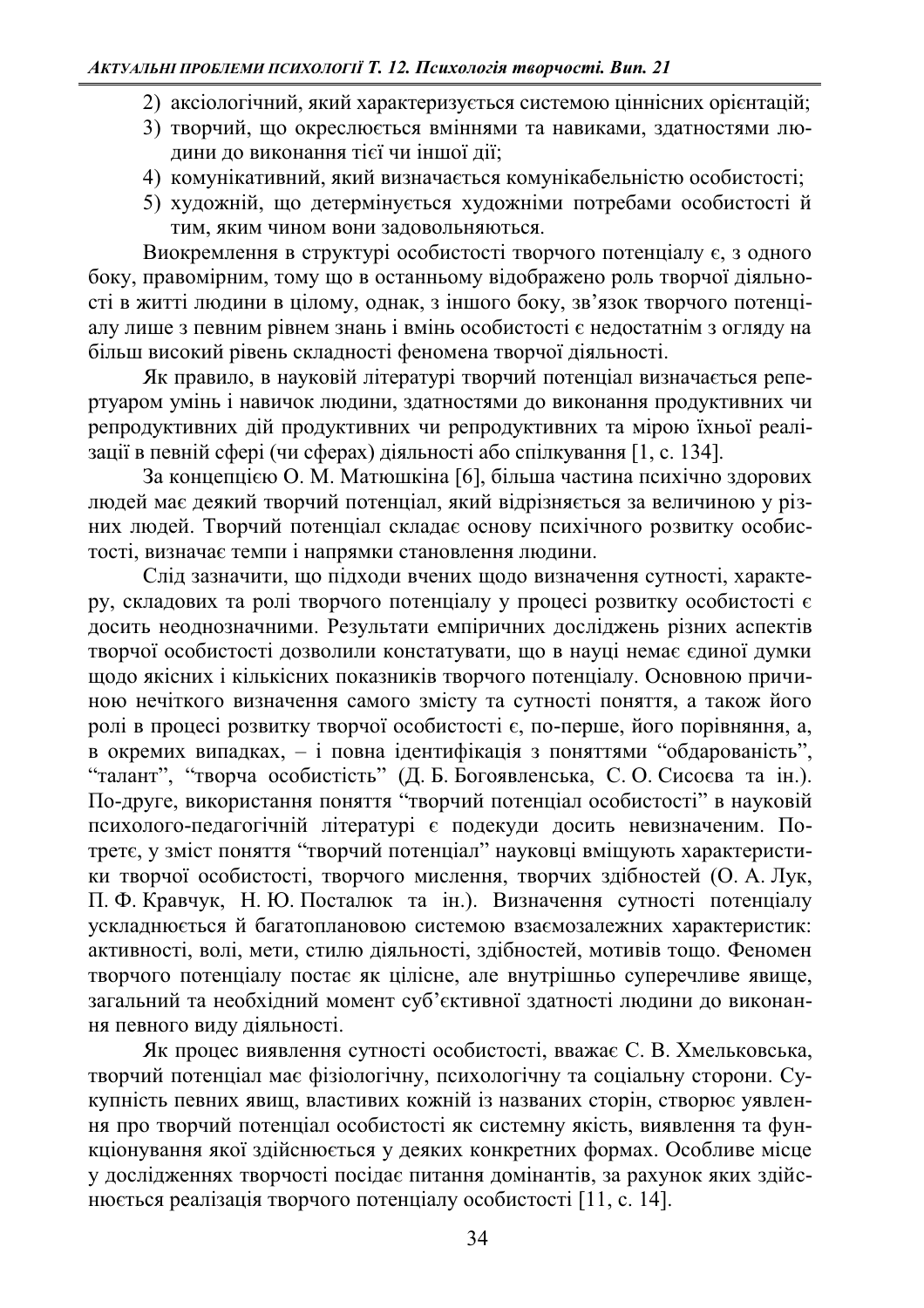У зв'язку з існуванням великої кількості думок вчених та науковців щодо змісту поняття "творчий потенціал", проаналізуємо існуючі теорії та концепції, які стосуються визначення, структури та характеристик поняття "творчий потенціал особистості", що дасть нам можливість охарактеризувати дефініцію "творчий потенціал майбутнього вчителя іноземних мов".

Так, В. В. Давидов [2] зазначає, що особистістю є індивід, який має певний творчий потенціал. Тобто, творчий розвиток - це найвищий ступінь у формуванні особистості в цілому. Становлення творчого потенціалу особис- $\overline{1}$ тості, вказує В. Флетчер [12, с. 10], залежить від рівнів творчої активності людини. В своїх дослідженнях В.Флетчер наводить наступні рівні формування творчої активності особистості:

1) творче засвоєння знань на основі та з урахуванням практики, предметної діяльності людини. Цей етап характеризується розумінням людиною знань, що засвоюються особистістю, а також особливостей практичної діяльності суб'єкта. Основною рисою даного етапу є те, що в процесі виховання спочатку соціальні сили постають детермінантами природних (сутнісних) сил людини, а потім своєю власною діяльністю суб'єкт перетворює їх на засоби та знаряддя власного життя, що дозволяє індивіду управляти самим собою. Сутність творчої активності полягає в тому, що кожне нове покоління якоюсь мірою раціоналізує використання ним успадкованих соціальних властивостей, сил і здібностей, а також нівелює чи виключає все те, що вже застаріло або застаріває, і людина виконує певні рекомбінації, що сприяє реалізації творчої особистості;

2) творча активність людини як шлях до знаходження дещо нового в набутому раніше досвіді, в уже відомих явищах соціального життя, а також в явищах природи. Цей етап є критично-аналітичним чи самостійно-пошуковим. Знаходження (відображення, пізнання) нового в старому постає для людини початком самостійного творчого акту, взагалі нової творчості, тому що на даному етапі значно полегшується, а, за своєю суттю, - тільки починається вихід за межі пізнаного, поступ у сферу непізнаних до того часу явищ і процесів природи та суспільства. На даному етапі формування творчої активності особистості вихователь, вчитель і учень займають позицію тих, хто пізнає об'єкти, предмети, явища, процеси і т.д. Цей стан характеризується тим, що вчитель уже не може пояснити учневі того, з чим вони обидва зіткнулися. З цього часу розпочинається етап дійсно нової творчої активності. В даному випадку ані в науці чи мистецтві, ані в літературі чи техніці людина не може навчитися новій творчості: останнє досягається в процесі відображення, пізнання чогось раніше невідомого. Проблема з галузі "філософії творчості" переходить в сферу власне філософії, в галузь, яка має назву "генерування нових ідей" [12, с. 11-14].

Творчий потенціал В. О. Моляко розглядає як "ресурс творчих можливостей людини, здатність конкретної людини до здійснення творчих дій, творчої діяльності в цілому". Тобто, вважає вчений, "творча людина... потенційно здатна до творчості. Інша річ - у яких масштабах, у якому обсязі, на яких часових дистанціях, в яких сферах тощо - це вже потребує окремих уточнень у кожному конкретному випадку" [8, с. 14].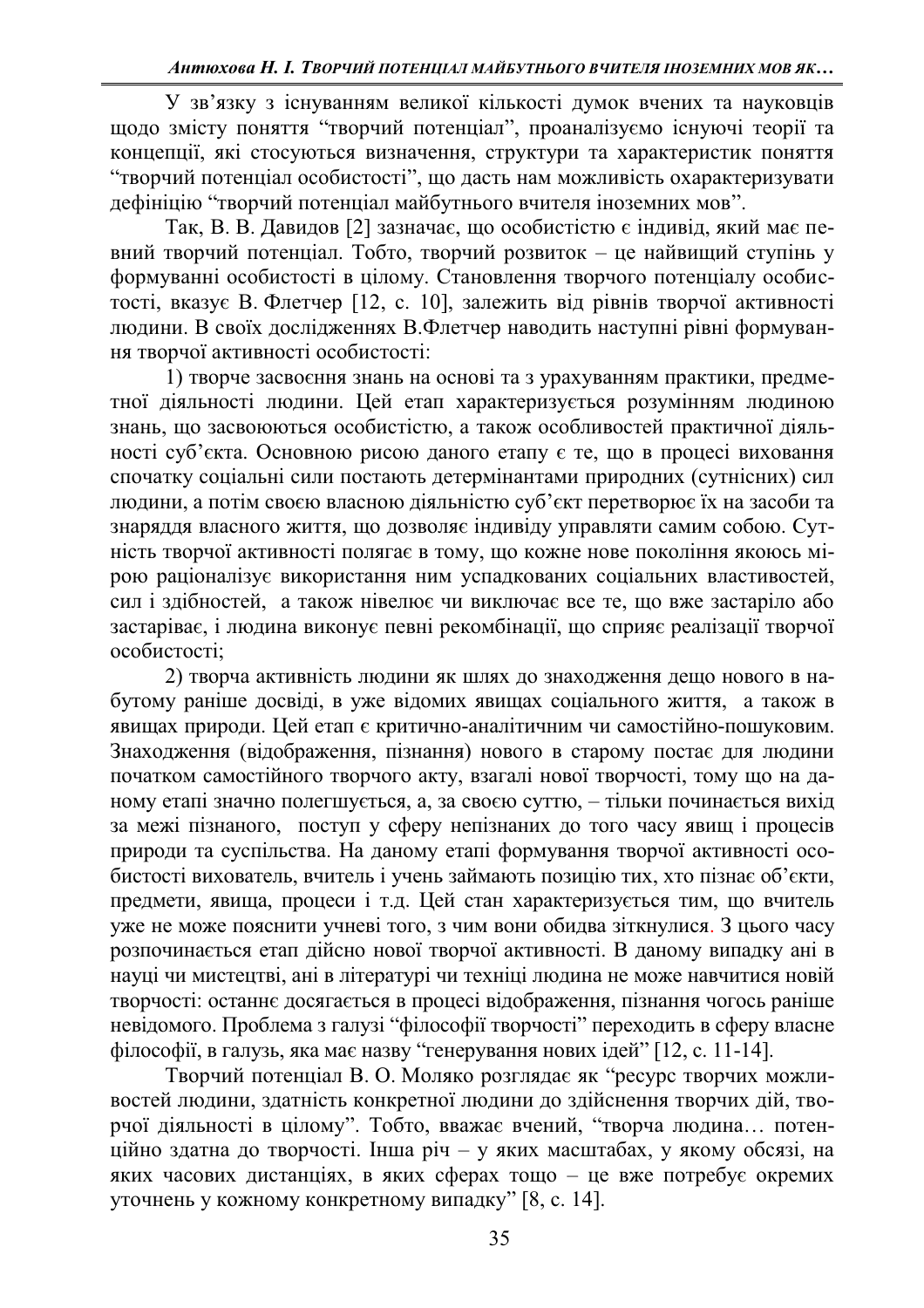Динаміку творчого потенціалу суб'єкта В.О. Моляко бачить в організації, управлінні змістовою діяльністю свідомості за допомогою багаторівневої та розгалуженої диспозиційної системи, що проектується назовні через стратегії й пошуки мисленнєвої діяльності людини. До наукового обігу вчений вводить концептуальне поняття "*стратегіальна організація свідомості*". Останнє визначається взаємозв'язком зовнішніх і внутрішніх умов за принципом детермінізму. Функція такої організації - "впорядкувати зміст потоку свідомості, знайти в хаосі конкретні системи, спроектувати їх та змоделювати, орієнтуючись також на об'єктивні показники, що задаються усіма тими вимогами, які існують в реальності (у випадках технічних систем - це вимоги щодо структур та функцій технологій виготовлення та моделювання: економічні, ергономічні, художні, екологічні)" [7, с. 86].

В дослідженнях Н. Ф. Вишнякової, О. О. Глуховської, К. О. Гуськової, В. М. Дружиніна, В. О. Кан-Калика, Н. В. Кузьміної, В. О. Моляко, Я. О. Пономарьова, С. О. Сисоєвої, Р. П. Скульського, С. В. Хмельковської та ін. в найбільш узагальненому вигляді творчий потенціал вчителя вміщує наступні складові: 1) потенційна складова; 2) мотиваційна складова; 3) когнітивна складова.

Спираючись на власні міркування щодо особливостей діяльності вчителя іноземних мов, ми доповнили ці компоненти наступними складовими, виокремленими В. О. Моляко [7; 8] в структурі творчого потенціалу особис-TOCTI, a came:

- мотиваційний компонент: допитливість, потяг до створення нового, до пошуку й розв'язання проблем;
- емоційний компонент: задатки, нахили; емоційне ставлення; інтуїтивізм;
- вольовий компонент: наполегливість, систематичність у роботі, цілеспрямованість, рішучість, працелюбність, сміливе прийняття рішень; -<br>творча спрямованість на пошуки аналогій, комбінування, реконструювання, зміна варіантів, економність у рішеннях, використанні часу, засобів та ін.;
- інтелектуальний компонент: швидкість у засвоєнні нової інформації; нахили до постійних порівнянь, зіставлень, відбору; прояви загального інтелекту.

Також, спираючись на виокремлені Н. В. Кузьміною [5] складові творчого потенціалу вчителя, до інтелектуального компоненту ми відносимо інтелектуальну креативність.

ую структури творчого потенціалу майбутнього вчителя іноземних мов ми ввели п'ятий компонент, який назвали "*социальним*". Він, на нашу думку, буде вміщувати виокремлені В. О. Моляко [7; 8] складові:

- інтереси, їх спрямованість, частота й систематичність проявів, домінування пізнавальних процесів;
- порівняно швидке та якісне оволодіння вміннями, навичками, прийомами, технікою праці, майстерністю виконання відповідних дій;
- здатності до реалізації власних стратегій і тактик у процесі розв'язання різних проблем, завдань, пошуку виходу зі складних, нестандартних, екстремальних ситуацій.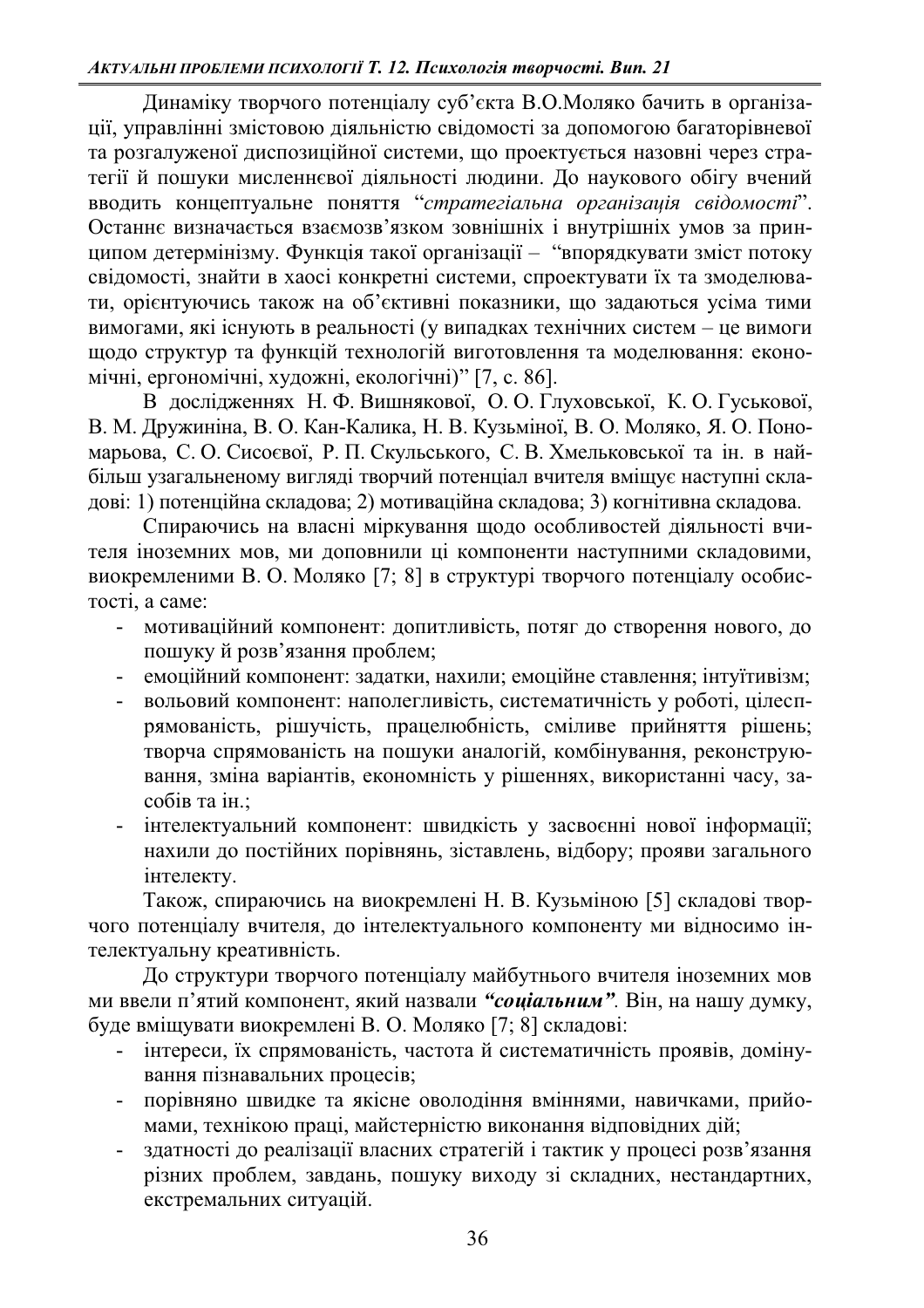Також соціальний компонент включає складові, виділені Н. В. Кузьміною [5]:

- психологічна готовність до реконструювання діяльності у пошуках нових способів розв'язання творчих задач;
- способи врахування системи обмежень та вимог до розв'язання творчих задач, зумовлених професією та виробництвом;
- способи врахування системи вимог та обмежень до розв'язання задач з огляду на моральні принципи.

До соціального компоненту ми віднесли складову "*соціальна креати***вність** " (вона вміщує здатність до самоактуалізації, соціальну мотивацію, комунікативну компетентність, комунікативну (вербальну та невербальну) сенситивність, поведінкову сенситивність, соціальну уяву тощо).

Нами уточнено структуру комунікативної компетентності вчителя іноземної мови. Ми вважаємо, що комунікативна компетентність складається з лінгвістичної, соціолінгвістичної, стратегічної, соціальної та психологічної компетентностей. Так, під лінгвістичною компетентністю ми вважатимемо знання педагогом одиниць мови та здатність вміло оперувати ними; під *соціолінгвістичною* - здатність використовувати і перетворювати мовні форми відповідно до ситуацій спілкування зокрема та всього соціального контексту **в цілому**; під стратегічною - здатність використовувати комунікативні засоби для компенсації певних знань чи вмінь (в тому числі – й знань про партнерів та ситуації взаємодії, яких недостатньо фахівцеві для здійснення успішного спілкування); під соціальною - здатність встановлювати та підтримувати стосунки з людьми, вміння поставити себе на місце іншого та досягти успіху в ситуаціях, які склалися в суспільстві. Психологічна компетентність визначається нами як здатність майбутнього вчителя іноземної мови до оволодіння власне психологічними ресурсами в спілкуванні, врахування психологічних особливостей партнерів по спілкуванню.

Також, спираючись на дослідження Н. В. Кузьміної [5], до структури творчого потенціалу майбутнього вчителя іноземних мов ми ввели "особис*тісний компонент*", який вміщує виокремлені Н. В. Кузьміною [5] складові: 1) індивідуальні якості; 2) структури вмінь.

Висновки *і подальші перспективи досліджень*. Отже, саме творчий потенціал особистості є тим фундаментом, який становить основу для ідеальних умов життя людини: особистість вільно демонструє свої почуття, здійснює незалежні вчинки, тобто є креативною в повному смислі цього слова. Більш детально структуру творчого потенціалу майбутнього вчителя іноземних мов буде описано в наступних наших публікаціях. Також спеціального емпіричного дослідження потребує перевірка всіх виокремлених складових в структурі творчого потенціалу педагога, і саме опису отриманих результатів будуть присвячені наші майбутні наукові доробки.

## СПИСОК ВИКОРИСТАНИХ ДЖЕРЕЛ

1. Гуськова Е.А. Психологические условия реализации творческого потенциала студентов в учебно-воспитательном процессе вуза: дис. ... канд. психол.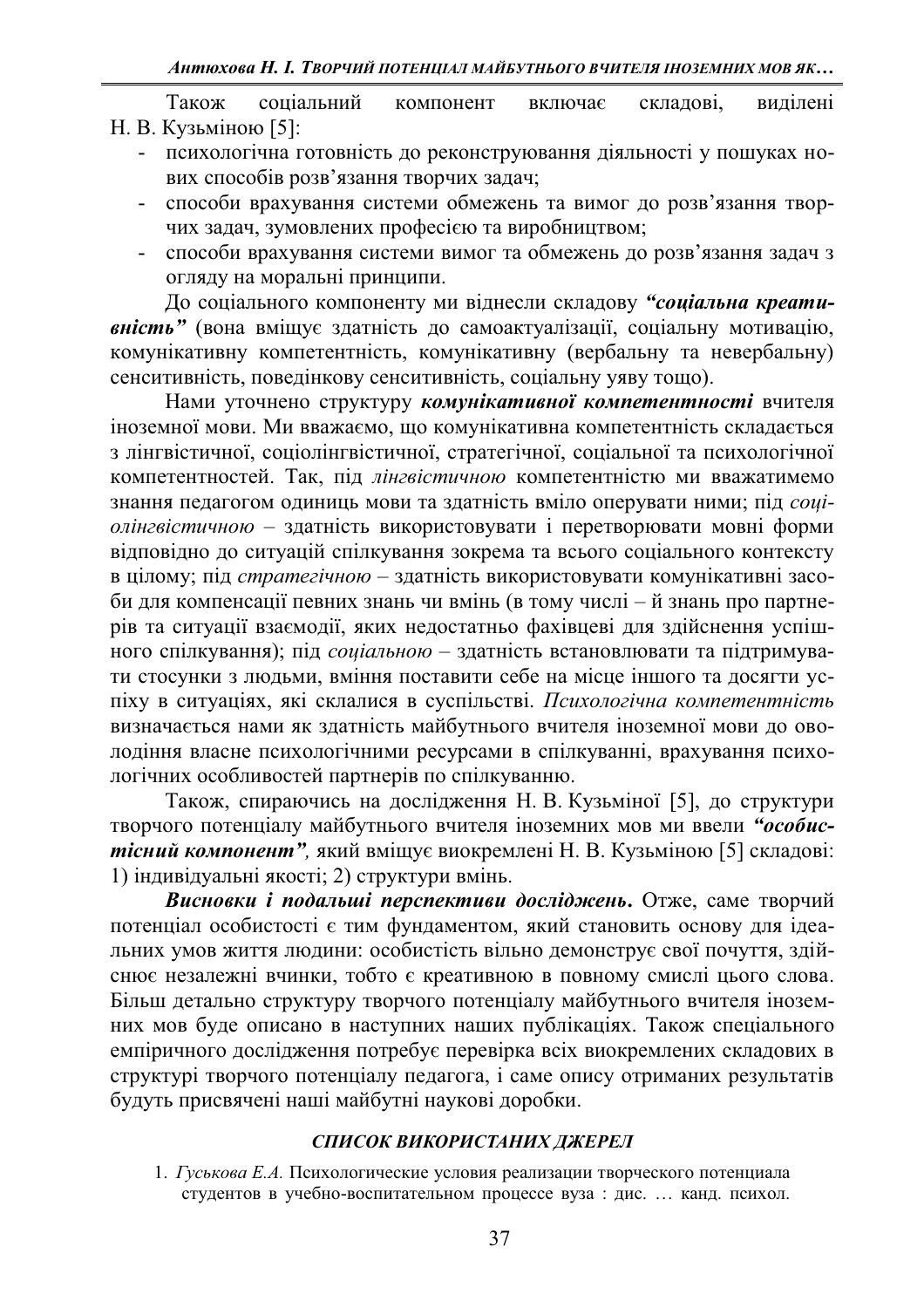наук: 19.00.07 / Екатерина Александровна Гуськова. – М., 2007. – 212 с.

- 2. Давыдов В.В. Теория развивающего обучения / Василий Васильевич Давыдов. - М.: ИНТОР, 1996. - 544 с.
- 3. *Каган М.С.* Человеческая деятельность: Опыт системного анализа / Моисей Самойлович Каган. - М.: Политиздат, 1974. - 328 с.
- 4. *Ковалёв Г.А*. Психология личности / Григорий Александрович Ковалёв. М. : Просвещение, 1970. – 391 с.
- 5. *Кузьмина Н.В.* Творческий потенциал специалиста: Акмеологические проблемы развития / Н.В. Кузьмина // Гуманизация образования. - 1995. - $N_2$  1. – C. 41–53.
- 6. *Матюшкин А.М.* Концепция творческой одаренности / Алексей Михайлович Матюшкин // Вопросы психологии. - 1982. − № 4. - С. 88-97.
- 7. Моляко В.А. Проблемы психологии творчества и разработка подхода к изучению одаренности / Валентин Алексеевич Моляко // Вопросы психологии. − 1994. –  $N$ <sup>o</sup> 5. – С. 86-95.
- 8. Моляко В.О. Здібності, творчість, обдарованість: теорія, методика, результати досліджень: [монографія] / В.О. Моляко, О.Л. Музика / [за ред. В.О. Моляко, О.Л. Музики]. – Житомир : Рута, 2006. – 320 с.
- 9. Словарь иностранных слов / [под ред. П.Ф. Петрова]. [15-е изд., испр.]. - $M.$ : Pyc. яз., 1988. – 608 с.
- 10. *Хватова М.В.* Потенциал личности и индивидуальное здоровье человека / М.В. Хватова // Материалы III Всероссийской Internet-конференции "Потенциал личности: комплексная проблема". - Тамбов, 2004. - С. 28-30.
- 11. *Хмельковська С.В.* Формування творчого потенціалу майбутніх вчителів іноземних мов у процесі фахової підготовки: дис. ... канд. пед. наук: 13.00.04 / С.В. Хмельковська. – Херсон, 2005. – 221 с.
- 12. *Fletcher W.* The management of creativity / W. Fletcher // International Journal of Avertising.  $-1990. - V. 9 (1)$ .  $- P. 1-37$ .

## $REFERENCES TRANSLITERATED$

- 1. *Gus'kova E.A.* Psixologicheskie usloviya realizacii tvorcheskogo potenciala studentov v uchebno-vospitatel'nom processe vuza : dis. ... kand. psixol. nauk :  $19.00.07$  / Ekaterina Aleksandrovna Gus'kova.  $-$  M., 2007.  $-$  212 s.
- 2. *Davydov V.V.* Teoriya razvivayushhego obucheniya / Vasilij Vasil'evich Davydov.  $- M.$ : INTOR, 1996.  $- 544$  s.
- 3. *Kagan M.S.* Chelovecheskaya deyatel'nost': Opyt sistemnogo analiza / Moisej Samojlovich Kagan.  $-M.$ : Politizdat, 1974.  $-328$  s.
- 4. *Kovalyov G.A.* Psixologiya lichnosti / Grigorij Aleksandrovich Kovalyov. M. : Prosveshhenie,  $1970 - 391$  s.
- 5. *Kuz'mina N.V.* Tvorcheskij potencial specialista: Akmeologicheskie problemy razvitiya / N.V. Kuz'mina // Gumanizaciya obrazovaniya.  $-1995. - N_2 1. - S. 41-53.$
- 6. *Matyushkin A.M.* Koncepciya tvorcheskoj odarennosti / Aleksej Mixajlovich Matyushkin // Voprosy psixologii.  $-1982. - N_2$  4.  $- S. 88 - 97.$
- 7. *Molyako V.A.* Problemy psixologii tvorchestva i razrabotka podxoda k izucheniyu odarennosti / Valentin Alekseevich Molyako // Voprosy psixologii. - 1994. - $N_2$  5. – S. 86-95.
- 8. Moliako V.O. Zdibnosti, tvorčisť, obdarovanisť: teorija, metodyka, rezultaty doslidžeń: [monohrafija] / V.O. Moliako, O.L. Muzyka / [za red. V.O. Moliako, O.L. Muzyky].  $-\check{Z}$ ytomyr : Ruta, 2006.  $-320$  s.
- 9. Slovar' inostrannyx slov / [pod red. P.F. Petrova].  $-$  [15-e izd., ispr.].  $-$  M. : Rus. yaz.,  $1988. - 608$  s.